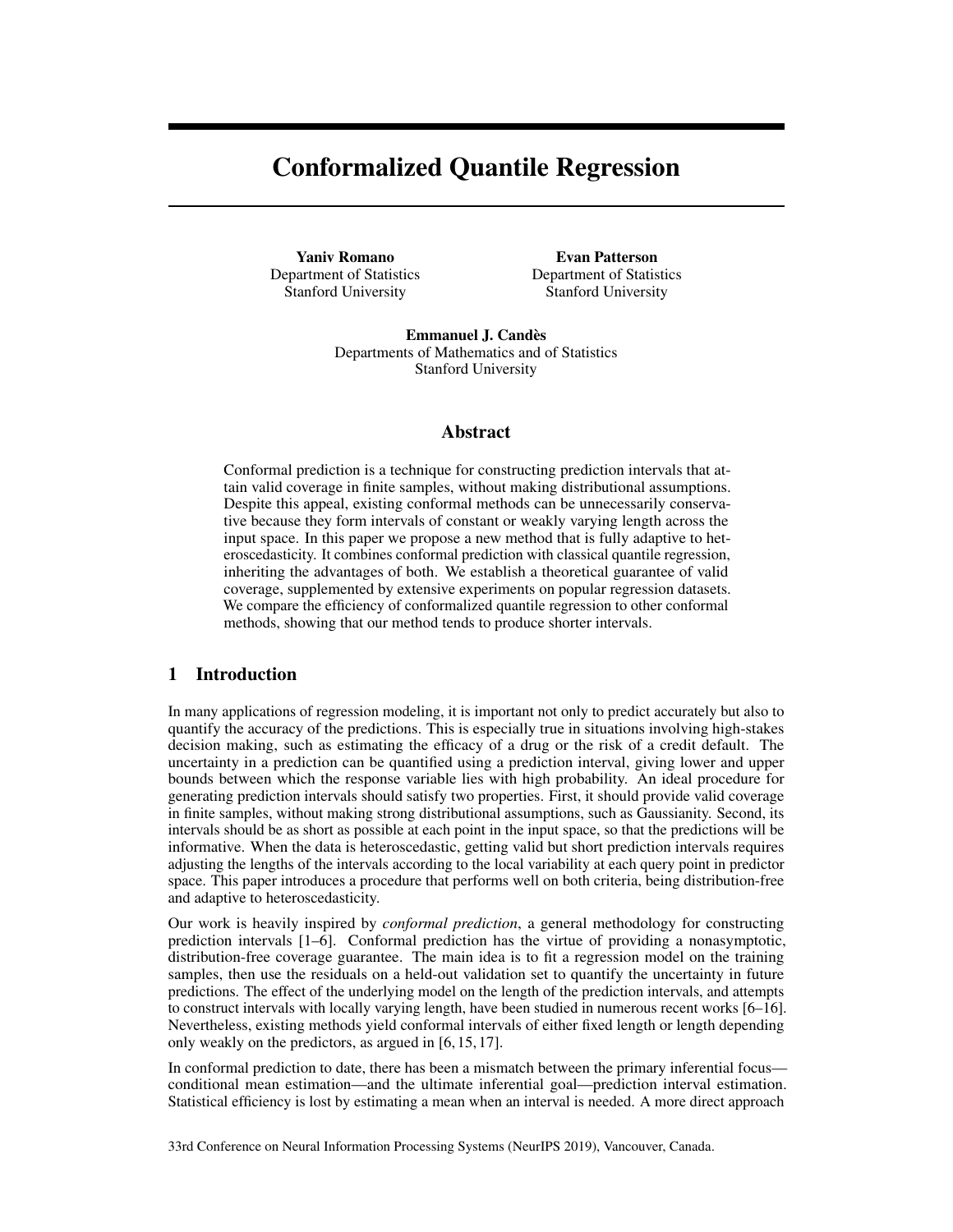to interval estimation is offered by quantile regression [18]. Take any algorithm for *quantile regression*, i.e., for estimating conditional quantile functions from data. To obtain prediction intervals with, say, nominal 90% coverage, simply fit the conditional quantile function at the 5% and 95% levels and form the corresponding intervals. Even for highly heteroscedastic data, this methodology has been shown to be adaptive to local variability [19–25]. However, the validity of the estimated intervals is guaranteed only for specific models, under certain regularity and asymptotic conditions [22–24].

In this work, we combine conformal prediction with quantile regression. The resulting method, which we call *conformalized quantile regression* (CQR), inherits both the finite sample, distribution-free validity of conformal prediction and the statistical efficiency of quantile regression.<sup>1</sup> On one hand, CQR is flexible in that it can wrap around any algorithm for quantile regression, including random forests and deep neural networks [26–29]. On the other hand, a key strength of CQR is its rigorous control of the miscoverage rate, independent of the underlying regression algorithm.

#### Summary and outline

Suppose we are given *n* training samples  $\{(X_i, Y_i)\}_{i=1}^n$  and we must now predict the unknown value of  $Y_{n+1}$  at a test point  $X_{n+1}$ . We assume that all the samples  $\{(X_i, Y_i)\}_{i=1}^{n+1}$  are drawn exchangeably—for instance, they may be drawn i.i.d.—from an arbitrary joint distribution  $P_{XY}$ over the feature vectors  $X \in \mathbb{R}^p$  and response variables  $Y \in \mathbb{R}$ . We aim to construct a *marginal distribution-free prediction interval*  $C(X_{n+1}) \subseteq \mathbb{R}$  that is likely to contain the unknown response  $Y_{n+1}$ . That is, given a desired miscoverage rate  $\alpha$ , we ask that

$$
\mathbb{P}\{Y_{n+1}\in C(X_{n+1})\}\geq 1-\alpha\tag{1}
$$

for any joint distribution  $P_{XY}$  and any sample size n. The probability in this statement is marginal, being taken over all the samples  $\{(X_i, Y_i)\}_{i=1}^{n+1}$ .

To accomplish this, we build on the method of conformal prediction [2, 3, 8]. We first split the training data into two disjoint subsets, a proper training set and a calibration set.<sup>2</sup> We fit two quantile regressors on the proper training set to obtain initial estimates of the lower and upper bounds of the prediction interval, as explained in Section 2. Then, using the calibration set, we conformalize and, if necessary, correct this prediction interval. Unlike the original interval, the conformalized prediction interval is guaranteed to satisfy the coverage requirement (1) regardless of the choice or accuracy of the quantile regression estimator. We prove this in Section 4.

Our method differs from the standard method of conformal prediction [3, 15], recalled in Section 3, in that we calibrate the prediction interval using conditional quantile regression, while the standard method uses only classical, conditional mean regression. The result is that our intervals are adaptive to heteroscedasticity whereas the standard intervals are not. We evaluate the statistical efficiency of our framework by comparing its miscoverage rate and average interval length with those of other methods. We review existing state-of-the-art schemes for conformal prediction in Section 5 and we compare them with our method in Section 6. Based on extensive experiments across eleven datasets, we conclude that conformal quantile regression yields shorter intervals than the competing methods.

### 2 Quantile regression

The aim of conditional quantile regression [18] is to estimate a given quantile, such as the median, of Y conditional on X. Recall that the *conditional distribution function* of Y given  $X = x$  is

$$
F(y \mid X = x) := \mathbb{P}\{Y \le y \mid X = x\},\
$$

and that the αth *conditional quantile function* is

$$
q_{\alpha}(x) := \inf \{ y \in \mathbb{R} : F(y \mid X = x) \ge \alpha \}.
$$

Fix the lower and upper quantiles to be equal to  $\alpha_{\text{lo}} = \alpha/2$  and  $\alpha_{\text{hi}} = 1 - \alpha/2$ , say. Given the pair  $q_{\alpha_{\rm lo}}(x)$  and  $q_{\alpha_{\rm hi}}(x)$  of lower and upper conditional quantile functions, we obtain a conditional prediction interval for Y given  $X = x$ , with miscoverage rate  $\alpha$ , as

$$
C(x) = [q_{\alpha_{\text{lo}}}(x), q_{\alpha_{\text{hi}}}(x)]. \tag{2}
$$

 $^1$ An implementation of CQR is available online at <https://github.com/yromano/cqr>.

 $2$ Like conformal regression, CQR has a variant that does not require data splitting.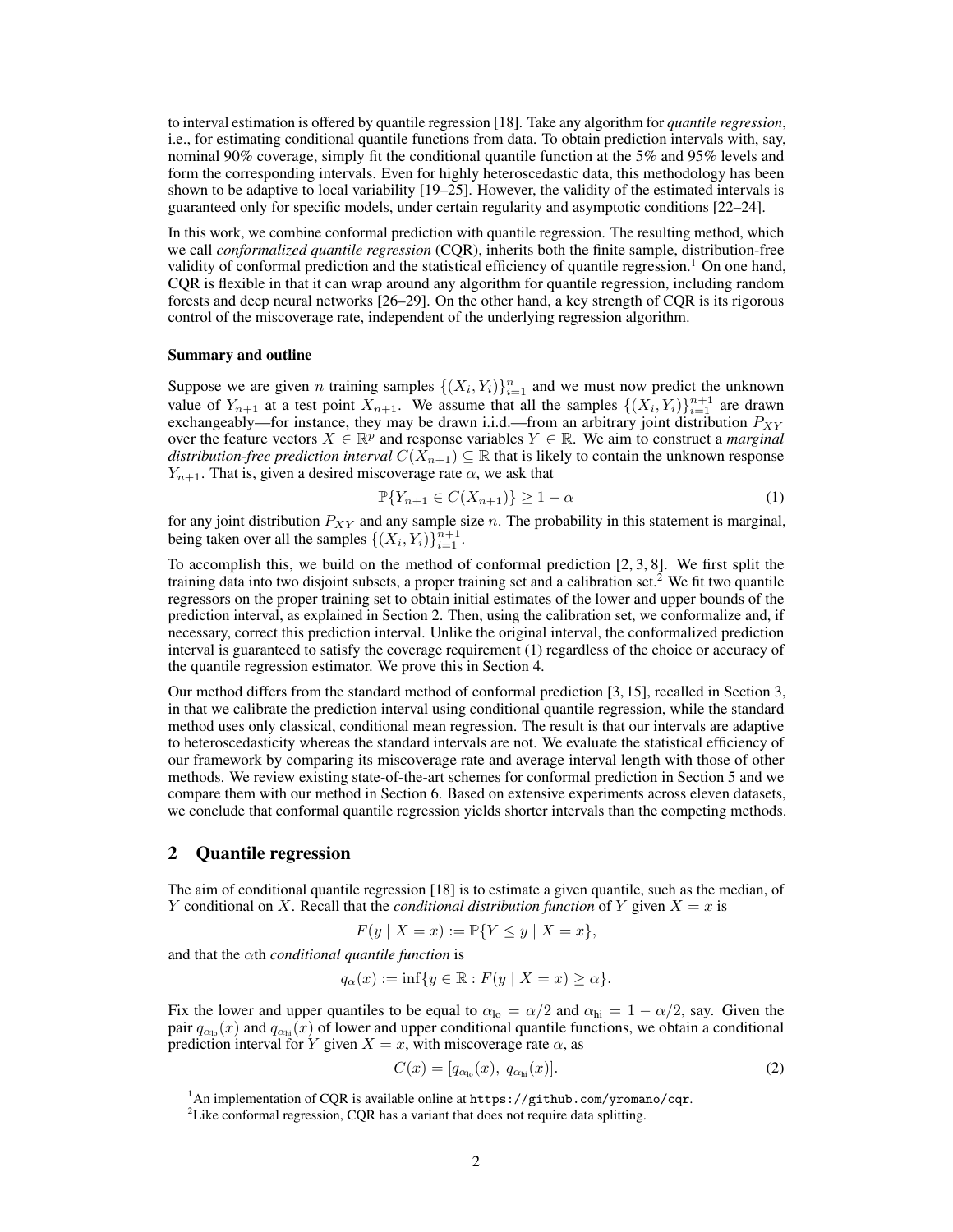By construction, this interval satisfies

$$
\mathbb{P}\{Y \in C(X) | X = x\} \ge 1 - \alpha. \tag{3}
$$

Notice that the length of the interval  $C(X)$  can vary greatly depending on the value of X. The uncertainty in the prediction of  $Y$  is naturally reflected in the length of the interval. In practice we cannot know this ideal prediction interval, but we can try to estimate it from the data.

### Estimating quantiles from data

Classical regression analysis estimates the conditional mean of the test response  $Y_{n+1}$  given the features  $X_{n+1}=x$  by minimizing the sum of squared residuals on the n training points:

$$
\hat{\mu}(x) = \mu(x; \hat{\theta}), \qquad \hat{\theta} = \underset{\theta}{\text{argmin}} \frac{1}{n} \sum_{i=1}^{n} (Y_i - \mu(X_i; \theta))^2 + \mathcal{R}(\theta).
$$

Here  $\theta$  are the parameters of the regression model,  $\mu(x; \theta)$  is the regression function, and R is a potential regularizer.

Analogously, quantile regression estimates a conditional quantile function  $q_\alpha$  of  $Y_{n+1}$  given  $X_{n+1}=x$ . This can be cast as the optimization problem

$$
\hat{q}_{\alpha}(x) = f(x; \hat{\theta}), \qquad \hat{\theta} = \underset{\theta}{\text{argmin}} \frac{1}{n} \sum_{i=1}^{n} \rho_{\alpha}(Y_i, f(X_i; \theta)) + \mathcal{R}(\theta),
$$

where  $f(x; \theta)$  is the quantile regression function and the loss function  $\rho_{\alpha}$  is the "check function" or "pinball loss" [18, 24], defined by

$$
\rho_{\alpha}(y,\hat{y}) := \begin{cases} \alpha(y-\hat{y}) & \text{if } y-\hat{y} > 0, \\ (1-\alpha)(\hat{y}-y) & \text{otherwise.} \end{cases}
$$

The simplicity and generality of this formulation makes quantile regression widely applicable. As in classical regression, one can leverage the great variety of machine learning methods to design and learn  $\hat{q}_{\alpha}$  [19–21, 23, 30].

All this suggests an obvious strategy to construct a prediction band with nominal miscoverage rate  $\alpha$ : estimate  $\hat{q}_{\alpha_{\rm lo}}(x)$  and  $\hat{q}_{\alpha_{\rm hi}}(x)$  using quantile regression, then output  $\hat{C}(X_{n+1}) =$  $[\hat{q}_{\alpha_{\rm lo}}(X_{n+1}), \hat{q}_{\alpha_{\rm hi}}(X_{n+1})]$  as an estimate of the ideal interval  $C(X_{n+1})$  from equation (2). This approach is widely applicable and often works well in practice, yielding intervals that are adaptive to heteroscedasticity. However, it is not guaranteed to satisfy the coverage statement (3) when  $C(X)$ is replaced by the estimated interval  $C(X_{n+1})$ . Indeed, the absence of any finite sample guarantee can sometimes be disastrous. This worry is corroborated by our experiments, which show that the intervals constructed by neural networks can substantially undercover.

Under regularity conditions and for specific models, estimates of conditional quantile functions via the pinball loss or related methods are known to be asymptotically consistent [23, 24, 31, 32]. Certain methods that do not minimize the pinball loss, such as quantile random forests [22], are also asymptotically consistent. But to get valid coverage in finite samples, we must draw on a different set of ideas, from conformal prediction.

### 3 Conformal Prediction

We now describe how conformal prediction  $[1, 3]$  constructs prediction intervals that satisfy the finitesample coverage guarantee (1). To be carried out exactly, the original, or *full*, conformal procedure effectively requires the regression algorithm to be invoked infinitely many times. In contrast, the method of *split*, or *inductive*, conformal prediction [2, 8] avoids this problem, at the cost of splitting the data. While our proposal is applicable to both versions of conformal prediction, in the interest of space we will restrict our attention to split conformal prediction and refer the reader to [3, 15] for a more detailed comparison between the two methods.

Under the assumptions of Section 1, the split conformal method begins by splitting the training data into two disjoint subsets: a proper training set  $\{(X_i, Y_i) : i \in \mathcal{I}_1\}$  and calibration set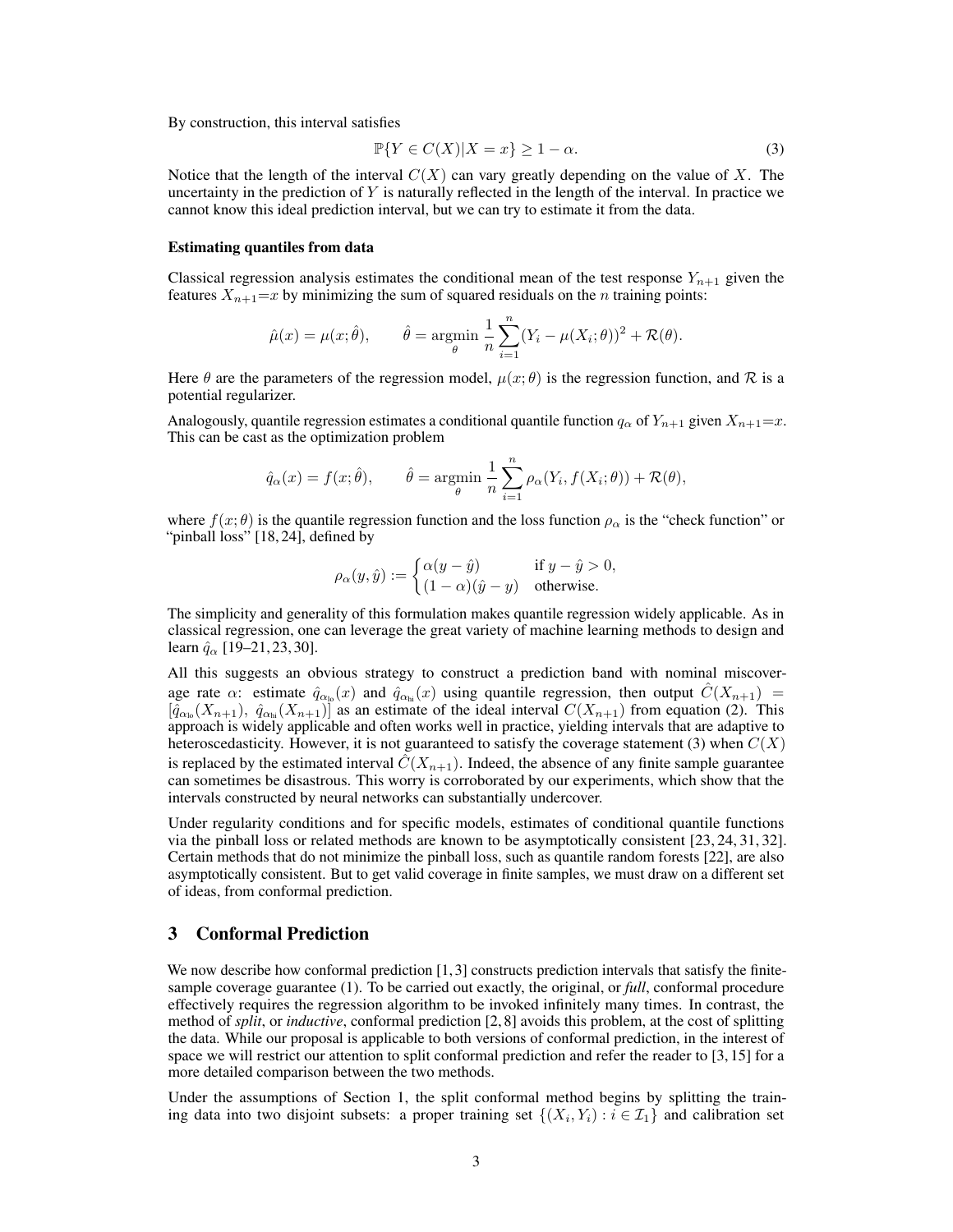$\{(X_i, Y_i) : i \in \mathcal{I}_2\}$ . Then, given any regression algorithm  $\mathcal{A},^3$  a regression model is fit to the proper training set:

$$
\hat{\mu}(x) \leftarrow \mathcal{A}\left(\{(X_i, Y_i) : i \in \mathcal{I}_1\}\right).
$$

Next, the absolute residuals are computed on the calibration set, as follows:

$$
R_i = |Y_i - \hat{\mu}(X_i)|, \qquad i \in \mathcal{I}_2. \tag{4}
$$

For a given level  $\alpha$ , we then compute a quantile of the empirical distribution<sup>4</sup> of the absolute residuals,

$$
Q_{1-\alpha}(R,\mathcal{I}_2):=(1-\alpha)(1+1/|\mathcal{I}_2|)
$$
-th empirical quantile of  $\{R_i : i \in \mathcal{I}_2\}$ .

Finally, the prediction interval at a new point  $X_{n+1}$  is given by

$$
C(X_{n+1}) = [\hat{\mu}(X_{n+1}) - Q_{1-\alpha}(R, \mathcal{I}_2), \ \hat{\mu}(X_{n+1}) + Q_{1-\alpha}(R, \mathcal{I}_2)].
$$
\n(5)

This interval is guaranteed to satisfy (1), as shown in [3]. For related theoretical studies, see [15, 33].

A closer look at the prediction interval (5) reveals a major limitation of this procedure: the length of  $C(X_{n+1})$  is fixed and equal to  $2Q_{1-\alpha}(R,\mathcal{I}_2)$ , independent of  $X_{n+1}$ . Lei et al [15] observe that the intervals produced by the full conformal method also vary only slightly with  $X_{n+1}$ , provided the regression algorithm is moderately stable. This brings us to our proposal, which offers a principled approach to constructing variable-width conformal prediction intervals.

#### 4 Conformalized quantile regression (CQR)

In this section we introduce our procedure, beginning with a small experiment on simulated data to show how it improves upon standard conformal prediction. Figure 1 compares the prediction intervals produced by (a) the split conformal method, (b) its locally adaptive variant (described later in Section 5), and (c) our method, conformalized quantile regression (CQR). The heteroskedasticity of the data is evident, as the dispersion of Y varies considerably with  $X$ . The data also contains outliers, shown in the supplementary material. For all three methods, we construct 90% prediction intervals on the test data. From Figures 1a and 1d, we see that the lengths of the split conformal intervals are fixed and equal to 2.91. The prediction intervals of the locally weighted variant, shown in Figure 1b, are partially adaptive, resulting in slightly shorter intervals, of average length 2.86. Our method, shown in Figure 1c, is also adaptive, but its prediction intervals are considerably shorter, of average length 1.99, due to better estimation of the lower and upper quantiles. We refer the reader to the supplementary material for further details about this experiment, as well as a second simulation demonstrating the advantage of CQR on heavy-tailed data.

We now describe CQR itself. As in split conformal prediction, we begin by splitting the data into a proper training set, indexed by  $\mathcal{I}_1$ , and a calibration set, indexed by  $\mathcal{I}_2$ . Given any quantile regression algorithm A, we then fit two conditional quantile functions  $\hat{q}_{\alpha_{\text{lo}}}$  and  $\hat{q}_{\alpha_{\text{hi}}}$  on the proper training set:

$$
\{\hat{q}_{\alpha_{\text{lo}}}, \hat{q}_{\alpha_{\text{hi}}}\} \leftarrow \mathcal{A}(\{(X_i, Y_i) : i \in \mathcal{I}_1\}).
$$

In the essential next step, we compute *conformity scores* that quantify the error made by the plug-in prediction interval  $\hat{C}(x) = [\hat{q}_{\alpha_{\text{lo}}}(x), \hat{q}_{\alpha_{\text{hi}}}(x)]$ . The scores are evaluated on the calibration set as

$$
E_i := \max\{\hat{q}_{\alpha_{\text{lo}}}(X_i) - Y_i, Y_i - \hat{q}_{\alpha_{\text{hi}}}(X_i)\}\
$$
\n(6)

for each  $i \in \mathcal{I}_2$ . The conformity score  $E_i$  has the following interpretation. If  $Y_i$  is below the lower endpoint of the interval,  $Y_i < \hat{q}_{\alpha_{lo}}(X_i)$ , then  $E_i = |Y_i - \hat{q}_{\alpha_{lo}}(X_i)|$  is the magnitude of the error incurred by this mistake. Similarly, if  $Y_i$  is above the upper endpoint of the interval,  $Y_i > \hat{q}_{\alpha_{hi}}(X_i)$ , then  $E_i = |Y_i - \hat{q}_{\alpha_{hi}}(X_i)|$ . Finally, if  $Y_i$  correctly belongs to the interval,  $\hat{q}_{\alpha_{lo}}(X_i) \le Y_i \le \hat{q}_{\alpha_{hi}}(X_i)$ , then  $E_i$  is the larger of the two non-positive numbers  $\hat{q}_{\alpha_{\text{lo}}}(X_i) - Y_i$  and  $Y_i - \hat{q}_{\alpha_{\text{hi}}}(X_i)$  and so is itself non-positive. The conformity score thus accounts for both undercoverage and overcoverage.

Finally, given new input data  $X_{n+1}$ , we construct the prediction interval for  $Y_{n+1}$  as

$$
C(X_{n+1}) = \left[\hat{q}_{\alpha_{10}}(X_{n+1}) - Q_{1-\alpha}(E, \mathcal{I}_2), \ \hat{q}_{\alpha_{\text{hi}}}(X_{n+1}) + Q_{1-\alpha}(E, \mathcal{I}_2)\right],\tag{7}
$$

<sup>&</sup>lt;sup>3</sup>In full conformal prediction, the regression algorithm must treat the data exchangeably, but no such restrictions apply to split conformal prediction.

<sup>&</sup>lt;sup>4</sup>The explicit formula for empirical quantiles is recalled in the supplementary material.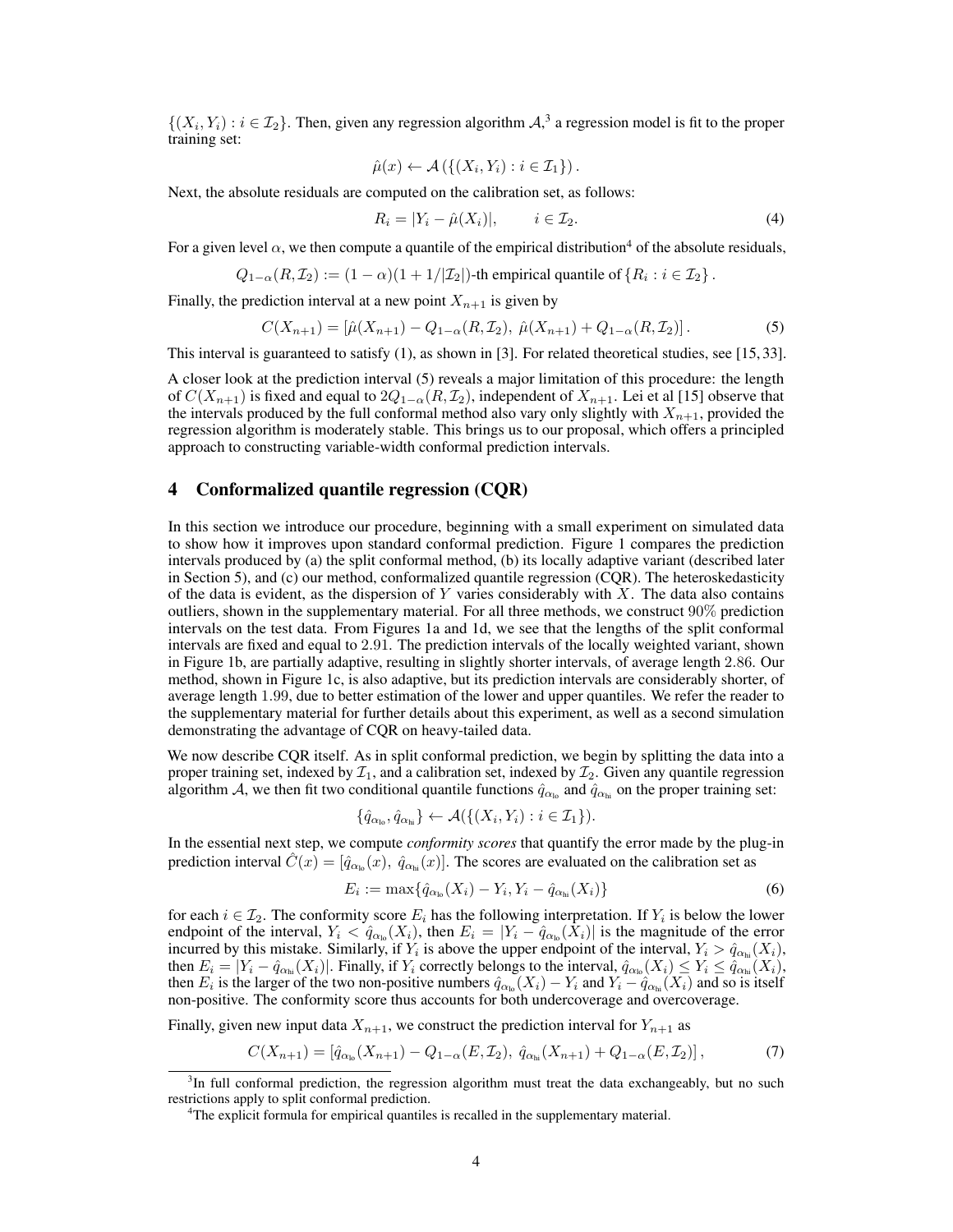



(a) Split: Avg. coverage 91.4%; Avg. length 2.91. (b) Local: Avg. coverage 91.7%; Avg. length 2.86.



(c) CQR: Avg. coverage 91.06%; Avg. length 1.99. (d) Length of prediction intervals.

Figure 1: Prediction intervals on simulated heteroscedastic data with outliers (see the supplementary material for a full range display): (a) the standard split conformal method, (b) its locally adaptive variant, and (c) CQR (our method). The length of the interval as a function of  $X$  is shown in (d). The target coverage rate is 90%. The broken black curve in (a) and (b) is the pointwise prediction from the random forest estimator. In (c), we show two curves, representing the lower and upper quantile regression estimates based on random forests [22]. Observe how in this example the quantile regression estimates closely match the adjusted estimates—the boundary of the blue region—obtained by conformalization.

#### Algorithm 1: Split Conformal Quantile Regression.

#### Input:

Data  $(X_i, Y_i)$ ,  $1 \le i \le n$ ; miscoverage level  $\alpha \in (0,1)$ ; quantile regression algorithm A. Process:

Randomly split  $\{1, \ldots, n\}$  into two disjoint sets  $\mathcal{I}_1$  and  $\mathcal{I}_2$ . Fit two conditional quantile functions:  $\{\hat{q}_{\alpha_{\text{lo}}}, \hat{q}_{\alpha_{\text{hi}}}\}\leftarrow \mathcal{A}(\{(X_i, Y_i) : i \in \mathcal{I}_1\}).$ Compute  $E_i$  for each  $i \in \mathcal{I}_2$ , as in equation (6). Compute  $Q_{1-\alpha}(E, \mathcal{I}_2)$ , the  $(1-\alpha)(1+1/|\mathcal{I}_2|)$ -th empirical quantile of  $\{E_i : i \in \mathcal{I}_2\}$ . Output: Prediction interval  $C(x) = [\hat{q}_{\alpha_{\text{lo}}}(x) - Q_{1-\alpha}(E, \mathcal{I}_2), \ \hat{q}_{\alpha_{\text{hi}}}(x) + Q_{1-\alpha}(E, \mathcal{I}_2)]$  for  $X_{n+1} = x$ .

where

$$
Q_{1-\alpha}(E, \mathcal{I}_2) := (1-\alpha)(1+1/|\mathcal{I}_2|)
$$
-th empirical quantile of  $\{E_i : i \in \mathcal{I}_2\}$  (8)

conformalizes the plug-in prediction interval.

For ease of reference, the CQR procedure is summarized in Algorithm 1. The following theorem, establishing its validity, is proved in the supplementary material.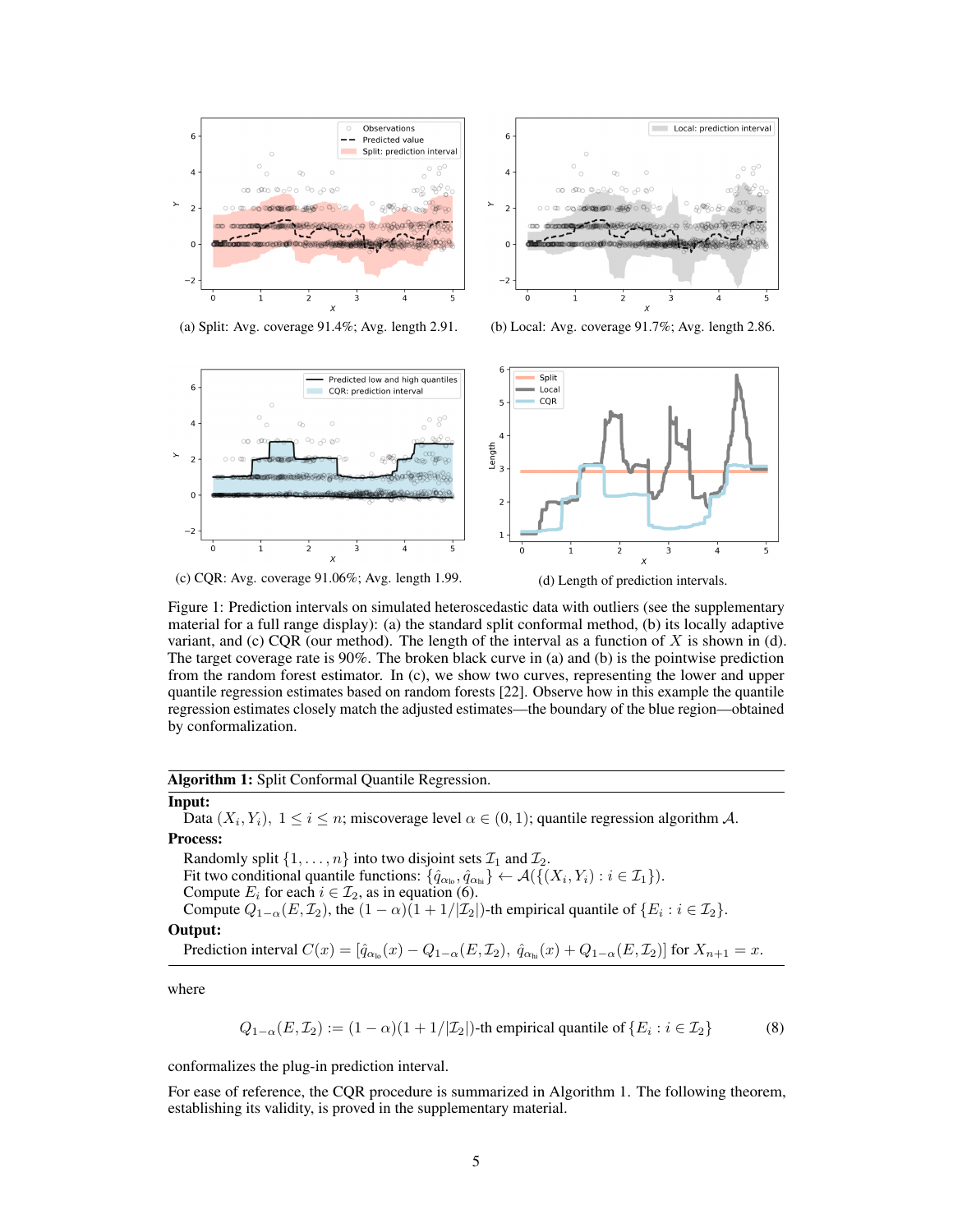**Theorem 1.** If  $(X_i, Y_i)$ ,  $i = 1, \ldots, n + 1$  are exchangeable, then the prediction interval  $C(X_{n+1})$ *constructed by the split CQR algorithm satisfies*

$$
\mathbb{P}\{Y_{n+1}\in C(X_{n+1})\}\geq 1-\alpha.
$$

*Moreover, if the conformity scores*  $E_i$  *are almost surely distinct, then the prediction interval is nearly perfectly calibrated:*

$$
\mathbb{P}\{Y_{n+1} \in C(X_{n+1})\} \le 1 - \alpha + 1/(|\mathcal{I}_2| + 1).
$$

#### Practical considerations and extensions

Conformalized quantile regression can accommodate a wide range of quantile regression methods [18–23, 25, 30] to estimate the conditional quantile functions,  $q_{\alpha_{lo}}$  and  $q_{\alpha_{hi}}$ . The estimators can be even be aggregates of different quantile regression algorithms. Recently, new deep learning techniques have been proposed [26–29] for constructing prediction intervals. These methods could be wrapped by our framework and would then immediately enjoy rigorous coverage guarantees. In our experiments, we focus on quantile neural networks [20] and quantile regression forests [22].

Because the underlying quantile regression algorithm may process the proper training set in arbitrary ways, our framework affords broad flexibility in hyper-parameter tuning. Consider, for instance, the tuning of typical hyper-parameters of neural networks, such as the batch size, the learning rate, and the number of epochs. The hyperparameters may be selected, as usual, by cross validation, where we minimize the average interval length over the folds.

In this vein, we record two specific implementation details that we have found to be useful.

- 1. Quantile regression is sometimes *too* conservative, resulting in unnecessarily wide prediction intervals. In our experience, quantile regression forests [22] are often overly conservative and quantile neural networks [20] are occasionally so. We can mitigate this problem by tuning the nominal quantiles of the underlying method as additional hyper-parameters in cross validation. Notably, this tuning does not invalidate the coverage guarantee, but it may yield shorter intervals, as our experiments confirm.
- 2. To reduce the computational cost, instead of fitting two separate neural networks to estimate the lower and upper quantile functions, we can replace the standard one-dimensional estimate of the unknown response by a two-dimensional estimate of the lower and upper quantiles. In this way, most of the network parameters are shared between the two quantile estimators. We adopt this approach in the experiments of Section 6.

Another avenue for extension is the conformalization step. The conformalization implemented by equations (7) and (8) allows coverage errors to be spread arbitrarily over the left and right tails. Using a method reminiscent of [34], we can control the left and right tails independently, yielding a stronger coverage guarantee. It is stated below and proved in the supplementary material. As we will see in Section 6, the price paid for the stronger coverage guarantee is slightly longer intervals.

Theorem 2. *Define the prediction interval*

$$
C(X_{n+1}) := [\hat{q}_{\alpha_{\text{lo}}}(X_{n+1}) - Q_{1-\alpha_{\text{lo}}}(E_{\text{lo}}, \mathcal{I}_2), \ \hat{q}_{\alpha_{\text{hi}}}(X_{n+1}) + Q_{1-\alpha_{\text{hi}}}(E_{\text{hi}}, \mathcal{I}_2)],
$$

*where*  $Q_{1-\alpha_0}(E_{\text{lo}}, \mathcal{I}_2)$  *is the*  $(1-\alpha_{\text{lo}})$ -th empirical quantile of  $\{\hat{q}_{\alpha_{\text{lo}}}(X_i) - Y_i : i \in \mathcal{I}_2\}$  and  $Q_{1-\alpha_{hi}}(E_{hi},\mathcal{I}_2)$  *is the*  $(1-\alpha_{hi})$ -th empirical quantile of  $\{Y_i - \hat{q}_{\alpha_{hi}}(X_i) : i \in \mathcal{I}_2\}$ . If the samples  $(X_i, Y_i)$ ,  $i = 1, \ldots, n + 1$  are exchangeable, then

$$
\mathbb{P}\{Y_{n+1} \ge \hat{q}_{\alpha_{\text{lo}}}(X_{n+1}) - Q_{1-\alpha_{\text{lo}}}(E_{\text{lo}}, \mathcal{I}_2)\} \ge 1 - \alpha_{\text{lo}}
$$

*and*

$$
\mathbb{P}\{Y_{n+1}\leq \hat{q}_{\alpha_{\text{hi}}}(X_{n+1})+Q_{1-\alpha_{\text{hi}}}(E_{\text{hi}},\mathcal{I}_2)\}\geq 1-\alpha_{\text{hi}}.
$$

*Consequently, assuming*  $\alpha = \alpha_{\text{lo}} + \alpha_{\text{hi}}$ *, we also have*  $\mathbb{P}\{Y_{n+1} \in C(X_{n+1})\} \geq 1 - \alpha$ *.* 

# 5 Related work: locally adaptive conformal prediction

*Locally adaptive split conformal prediction*, first proposed in [7, 9] and later studied in [15], is an earlier approach to making conformal prediction adaptive to heteroskedascity. Like our method, it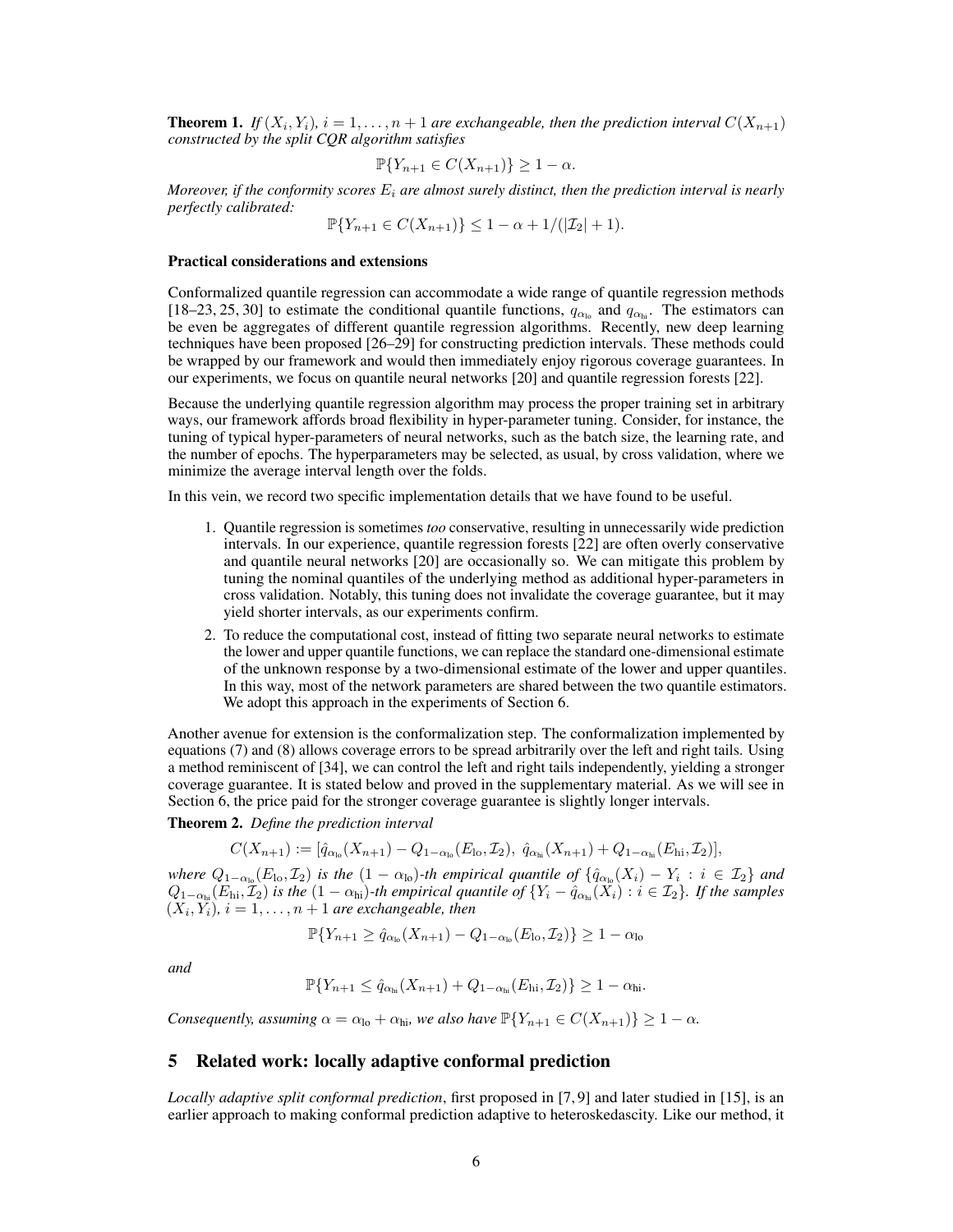starts from the observation that one can replace the absolute residuals in equation (4) by any other loss function that treats the data exchangeably. In this case, the absolute residuals  $R_i$  are replaced by the scaled residuals  $\tilde{R}_i := |Y_i - \hat{\mu}(X_i)| / \hat{\sigma}(X_i) = R_i / \hat{\sigma}(X_i)$ ,  $i \in \mathcal{I}_2$ , where  $\hat{\sigma}(X_i)$  is a measure of the dispersion of the residuals at  $X_i$ . Usually  $\hat{\sigma}(x)$  is an estimate of the conditional mean absolute deviation (MAD) of  $|Y - \hat{\mu}(x)|$  given  $X = x$ . Finally, the prediction interval at  $X_{n+1}$  is computed as  $C(X_{n+1}) = \left[ \hat{\mu}(X_{n+1}) - \hat{\sigma}(X_{n+1}) Q_{1-\alpha}(\tilde{R}, \mathcal{I}_2), \ \hat{\mu}(X_{n+1}) + \hat{\sigma}(X_{n+1}) Q_{1-\alpha}(\tilde{R}, \mathcal{I}_2) \right]$ . Both  $\hat{\mu}$  and  $\hat{\sigma}$  are fit only on the proper training set. Consequently,  $\hat{\mu}$  and  $\hat{\sigma}$  satisfy the assumptions of conformal prediction and, hence, locally adaptive conformal prediction inherits the coverage guarantee of standard conformal prediction.

In practice, locally adaptive conformal prediction requires fitting two functions, in sequence, on the proper training set. (Thus it is more computationally expensive than standard conformal prediction.) First, one fits the conditional mean function  $\hat{\mu}(x)$ , as described in Section 3. Then one fits  $\hat{\sigma}(x)$  to the pairs  $\{(X_i, R_i) : i \in \mathcal{I}_1\}$ , using a regression model that predicts the residuals  $R_i$  given the inputs  $X_i$ . As an example, the intervals in Figure 1b above are created by locally adaptive split conformal prediction, where both  $\hat{\mu}$  and  $\hat{\sigma}$  are random forests.

Locally adaptive conformal prediction is limited in several ways, some more important than others. A first limitation, already noted in [15], appears when the data is actually homoskedastic. In this case, the locally adaptive method suffers from inflated prediction intervals compared to the standard method. This is presumably due to the extra variability introduced by estimating  $\hat{\sigma}$  as well as  $\hat{\mu}$ .

The locally adaptive method faces a more fundamental statistical limitation. There is an essential difference between the residuals on the proper training set and the residuals on the calibration set: the former are biased by an optimization procedure designed to minimize them, while the latter are unbiased. Because it uses the proper training residuals (as it must to ensure valid coverage), the locally adaptive method tends to systematically underestimate the prediction error. In general, this forces the correction constant  $Q_{1-\alpha}(\tilde{R}, \mathcal{I}_2)$  to be large and the intervals to be less adaptive.

To press this point further, suppose the conditional mean function  $\hat{\mu}$  is a deep neural network. It is well attested in the deep learning literature that, given enough training samples, the best prediction error is attained by "over-fitting" to the training data, in the sense that the training error is nearly zero. The training residuals are then very poor estimates of the true prediction error, resulting in severe loss of adaptivity. Our method, in contrast, does not suffer from this problem because the original training objective is to estimate the lower and upper conditional quantiles, not the conditional mean.

## 6 Experiments

In this section we systematically compare our method, conformalized quantile regression, to the standard and locally adaptive versions of split conformal prediction. Among preexisting conformal prediction algorithms, we select leading variants that use random forests [10] and neural networks [35] for conditional mean regression. Specifically, we evaluate the original version of split conformal prediction (Section 3) using three regression algorithms: Ridge, Random Forests and Neural Net. We evaluate locally adaptive conformal prediction (Section 5) using the same three underlying regression algorithms: Ridge Local, Random Forests Local, and Neural Net Local. Likewise, we configure our method (Algorithm 1) to use quantile random forests  $[22]$ , **CQR Random Forests**, and quantile neural networks  $[20]$ , **CQR Neural Net**. Finally, as a baseline, we also include the previous two quantile regression algorithms, but without any conformalization: Quantile Random Forests and Quantile Neural Net. The last two methods, in contrast to the others, do not have finite-sample coverage guarantees. All implementation details are available in the supplementary material.

We conduct the experiments on eleven benchmark datasets for regression, listed in the supplementary material. In each case, we standardize the features to have zero mean and unit variance and we rescale the response by dividing it by its mean absolute value.<sup>5</sup> The performance metrics are averaged over 20 different training-test splits; 80% of the examples are used for training and the remaining 20%

<sup>&</sup>lt;sup>5</sup>In the experiments, we compute the needed sample means and variances only on the proper training set. This ensures that if the original data is exchangeable, then the rescaled data remains so. That being said, we could also rescale using sample means and variances computed on the test data, because it would preserve exchangeability even while it destroys independence.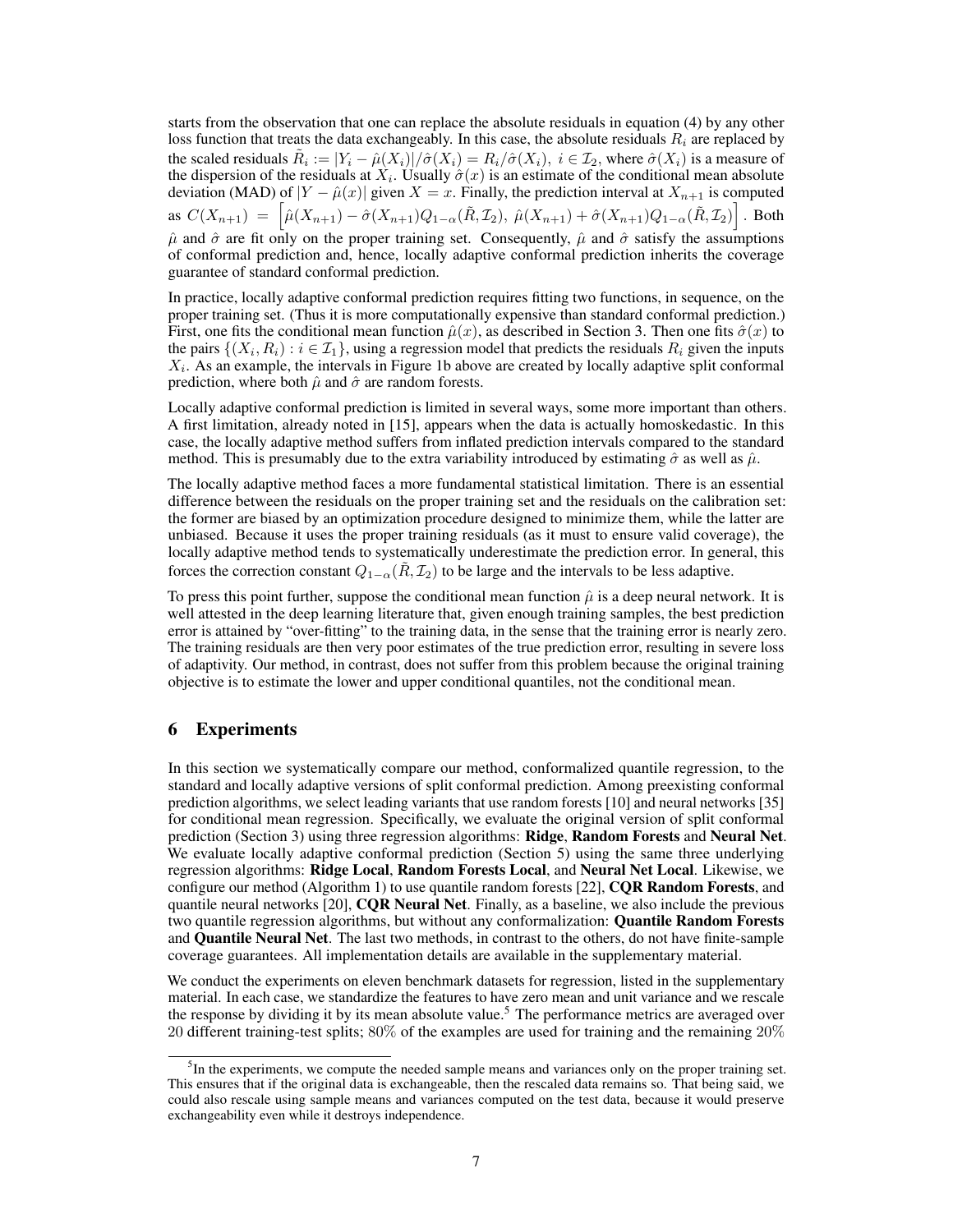| <b>Method</b>             | Avg. Length | Avg. Coverage |
|---------------------------|-------------|---------------|
| Ridge                     | 3.07        | 90.08         |
| Ridge Local               | 2.93        | 90.14         |
| <b>Random Forests</b>     | 2.24        | 90.00         |
| Random Forests Local      | 1.82        | 89.99         |
| Neural Net                | 2.20        | 89.95         |
| Neural Net Local          | 1.79        | 90.02         |
| <b>COR Random Forests</b> | 1.40        | 90.34         |
| <b>COR Neural Net</b>     | 1.40        | 90.02         |
| *Ouantile Random Forests  | $*2.21$     | $*92.62$      |
| *Ouantile Neural Net      | $*1.50$     | *88.87        |

Table 1: Length and coverage of prediction intervals ( $\alpha = 0.1$ ), averaged across 11 datasets and 20 random training-test splits. Our methods are shown in bold font. The methods marked by an asterisk are not supported by finite-sample coverage guarantees.



Figure 2: Average length (left) and coverage (right) of prediction intervals ( $\alpha = 0.1$ ) on the bio dataset [36]. The numbers in the colored boxes are the average lengths, shown in red for split conformal, in gray for locally adapative split conformal, and in light blue for our method.

for testing. The proper training and calibration sets for split conformal prediction have equal size. Throughout the experiments the nominal miscoverage rate is fixed and set to  $\alpha = 0.1$ .

Table 1 summarizes our 2,200 experiments, showing the average performance across all the datasets and training-test splits. On average, our method achieves shorter prediction intervals than both standard and locally adaptive conformal prediction. It may seem surprising that our method also outperforms non-conformalized quantile regression, which is permitted more training data. There are several possible explanations for this. First, the non-conformalized methods sometimes *over*cover, but that is mitigated by our signed conformity scores (6). In addition, by using CQR, we can tune the quantiles of the underlying quantile regression algorithms using cross-validation (Section 4). Interestingly, CQR selects quantiles below the nominal level.

Turning to the issue of valid coverage, all methods based on conformal prediction successfully construct prediction bands at the nominal coverage rate of 90%, as the theory suggests they should. One of the non-conformalized methods, based on random forests, is slightly conservative, while the other, based on neural networks, tends to undercover. In fact, other authors have shown that the coverage of quantile neural networks depends greatly on the tuning of the hyper-parameters, with, for instance, the actual coverage in [25, Figure 3] ranging from the nominal 95% to well below 50%. Such volatility demonstrates the importance of the conformal prediction's finite-sample guarantee.

When estimating a lower and an upper quantile by two separate quantile regressions, there is no guarantee that the lower estimate will actually be smaller than the upper estimate. This is known as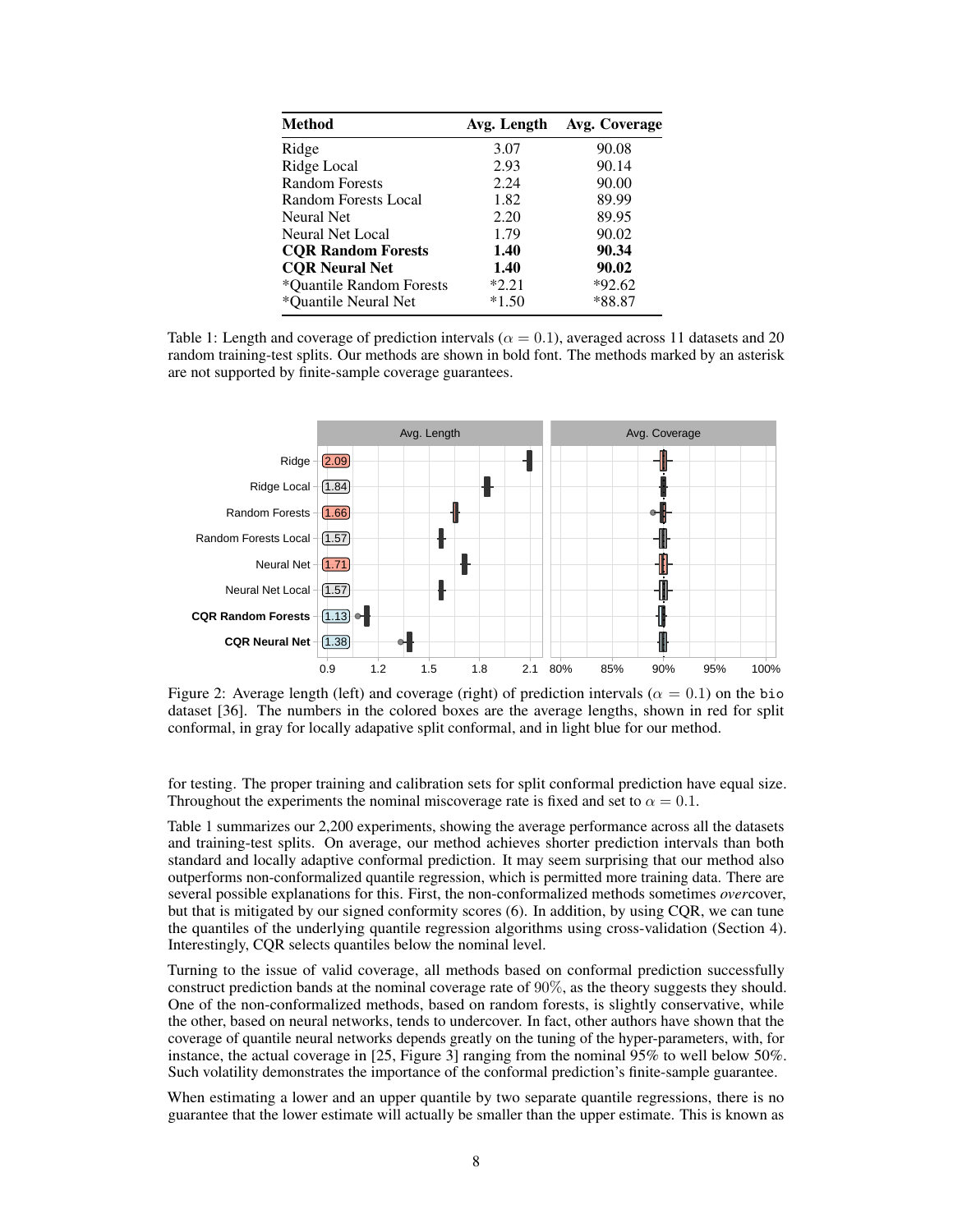the *quantile crossing* problem [37]. Quantile crossing can affect quantile neural networks, but not quantile regression forests. When the two quantiles are far apart, as in the  $5\%$  and  $95\%$  quantiles, we should expect the estimates to cross very infrequently and that is indeed what we find in the experiments. Nevertheless, we also evaluated a post-processing method to eliminate crossings [38]. It yields a slight improvement in performance: the average interval length of the CQR neural networks drops from 1.40 to 1.35, while the coverage rate remains the same. The average interval length of the unconformalized quantile neural networks drops from 1.50 to 1.40, with a decrease in the average coverage rate, from 88.87 to 87.99.

As expected, adopting the two-tailed, asymmetric conformalization proposed in Theorem 2 causes an increase in average interval length compared to the symmetric conformalization of Theorem 1. Specifically, the average length for CQR neural networks increases from 1.40 to 1.58, while the coverage rate stays about the same. The average length for the CQR random forests increases from 1.40 to 1.57, accompanied by a slight increase in the average coverage rate, from 90.34 to 90.94.

In a series of figures, provided in the supplementary material, we break down the performance of the different methods on each of the benchmark datasets. The performance on individual datasets confirms the overall trend in Table 1. Locally adaptive conformal prediction generally outperforms standard conformal prediction, and, on ten out of eleven datasets, conformalized quantile regression outperforms both. As a representative example, Figure 2 shows our results on a dataset (bio) about the physicochemical properties of protein tertiary structure [36].

## 7 Conclusion

Conformal quantile regression is a new way of constructing prediction intervals that combines the advantages of conformal prediction and quantile regression. It provably controls the miscoverage rate in finite samples, under the mild distributional assumption of exchangeability, while adapting the interval lengths to heteroskedasticity in the data.

We expect the ideas behind conformal quantile regression to be applicable in the related setting of conformal predictive distributions [39]. In this extension of conformal prediction, the aim is to estimate a predictive probability distribution, not just an interval. We see intriguing connections between our work and a very recent, independently written paper on conformal distributions [17].

#### Acknowledgements

E. C. was partially supported by the Office of Naval Research (ONR) under grant N00014-16- 1-2712, by the Army Research Office (ARO) under grant W911NF-17-1-0304, by the Math + X award from the Simons Foundation and by a generous gift from TwoSigma. E. P. and Y. R. were partially supported by the ARO grant. Y. R. was also supported by the same Math  $+ X$  award. Y. R. thanks the Zuckerman Institute, ISEF Foundation and the Viterbi Fellowship, Technion, for providing additional research support. We thank Chiara Sabatti for her insightful comments on a draft of this paper and Ryan Tibshirani for his crucial remarks on our early experimental findings.

#### References

- [1] Volodya Vovk, Alexander Gammerman, and Craig Saunders. Machine-learning applications of algorithmic randomness. In *International Conference on Machine Learning*, pages 444–453, 1999.
- [2] Harris Papadopoulos, Kostas Proedrou, Volodya Vovk, and Alex Gammerman. Inductive confidence machines for regression. In *European Conference on Machine Learning*, pages 345–356. Springer, 2002.
- [3] Vladimir Vovk, Alex Gammerman, and Glenn Shafer. *Algorithmic learning in a random world*. Springer, 2005.
- [4] Vladimir Vovk, Ilia Nouretdinov, and Alex Gammerman. On-line predictive linear regression. *The Annals of Statistics*, 37(3):1566–1590, 2009.
- [5] Jing Lei, James Robins, and Larry Wasserman. Distribution-free prediction sets. *Journal of the American Statistical Association*, 108(501):278–287, 2013.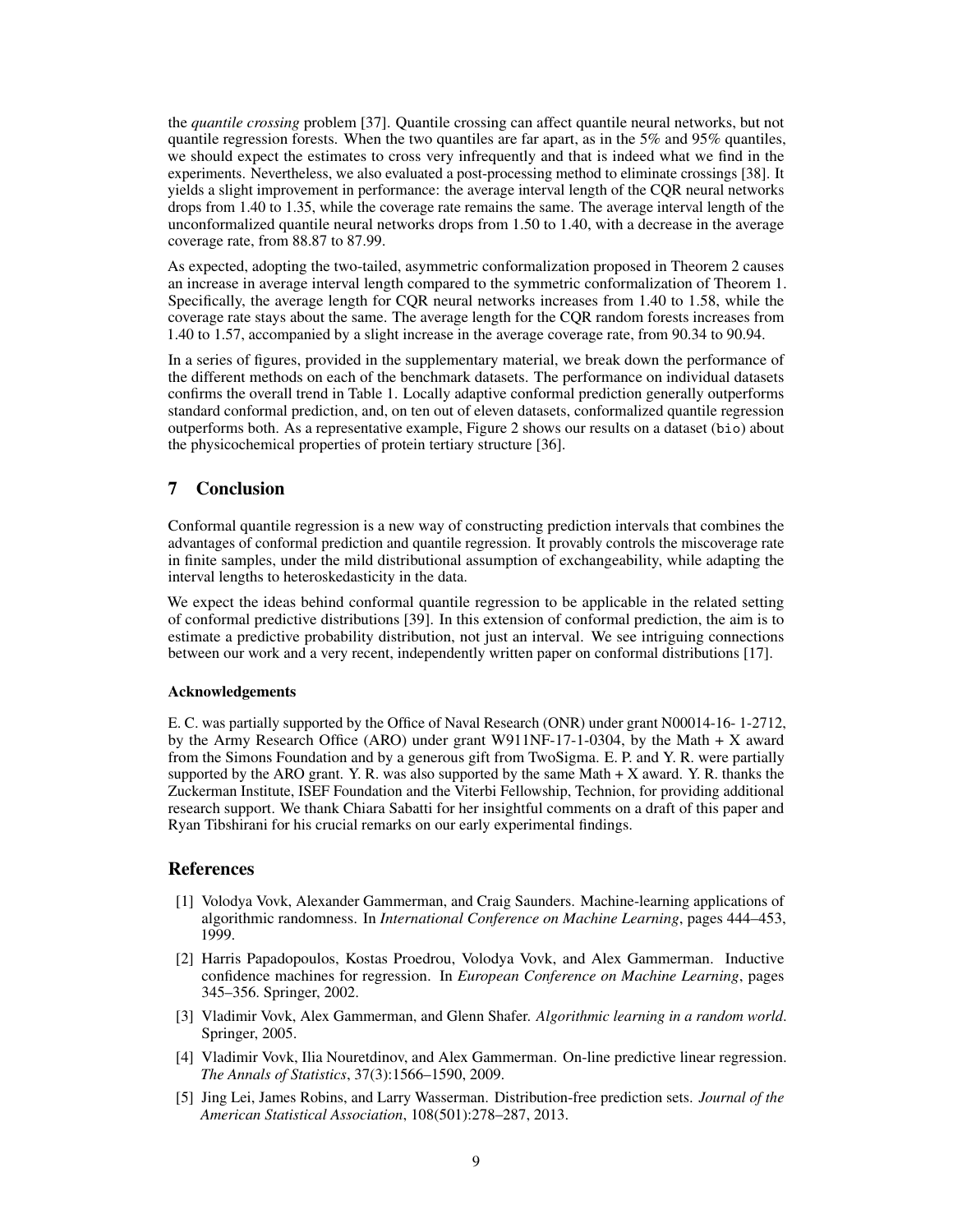- [6] Jing Lei and Larry Wasserman. Distribution-free prediction bands for non-parametric regression. *Journal of the Royal Statistical Society: Series B (Statistical Methodology)*, 76(1):71–96, 2014.
- [7] Harris Papadopoulos, Alex Gammerman, and Volodya Vovk. Normalized nonconformity measures for regression conformal prediction. In *International Conference on Artificial Intelligence and Applications*, pages 64–69, 2008.
- [8] Harris Papadopoulos. Inductive conformal prediction: Theory and application to neural networks. In *Tools in artificial intelligence*. IntechOpen, 2008.
- [9] Harris Papadopoulos, Vladimir Vovk, and Alexander Gammerman. Regression conformal prediction with nearest neighbours. *Journal of Artificial Intelligence Research*, 40:815–840, 2011.
- [10] Ulf Johansson, Henrik Boström, Tuve Löfström, and Henrik Linusson. Regression conformal prediction with random forests. *Machine Learning*, 97(1-2):155–176, 2014.
- [11] Ulf Johansson, Cecilia Sönströd, Henrik Linusson, and Henrik Boström. Regression trees for streaming data with local performance guarantees. In *IEEE International Conference on Big Data*, pages 461–470. IEEE, 2014.
- [12] Ulf Johansson, Cecilia Sönströd, and Henrik Linusson. Efficient conformal regressors using bagged neural nets. In *IEEE International Joint Conference on Neural Networks*, pages 1–8. IEEE, 2015.
- [13] Vladimir Vovk. Cross-conformal predictors. *Annals of Mathematics and Artificial Intelligence*, 74(1-2):9–28, 2015.
- [14] Henrik Boström, Henrik Linusson, Tuve Löfström, and Ulf Johansson. Accelerating difficulty estimation for conformal regression forests. *Annals of Mathematics and Artificial Intelligence*, 81(1-2):125–144, 2017.
- [15] Jing Lei, Max G'Sell, Alessandro Rinaldo, Ryan J. Tibshirani, and Larry Wasserman. Distribution-free predictive inference for regression. *Journal of the American Statistical Association*, 113(523):1094–1111, 2018.
- [16] Wenyu Chen, Kelli-Jean Chun, and Rina Foygel Barber. Discretized conformal prediction for efficient distribution-free inference. *Stat*, 7(1):e173, 2018.
- [17] Vladimir Vovk, Ivan Petej, Paolo Toccaceli, and Alex Gammerman. Conformal calibrators. *arXiv preprint arXiv:1902.06579*, 2019.
- [18] Roger Koenker and Gilbert Bassett Jr. Regression quantiles. *Econometrica: Journal of the Econometric Society*, pages 33–50, 1978.
- [19] David R. Hunter and Kenneth Lange. Quantile regression via an MM algorithm. *Journal of Computational and Graphical Statistics*, 9(1):60–77, 2000.
- [20] James W. Taylor. A quantile regression neural network approach to estimating the conditional density of multiperiod returns. *Journal of Forecasting*, 19(4):299–311, 2000.
- [21] Roger Koenker and Kevin F. Hallock. Quantile regression. *Journal of Economic Perspectives*, 15(4):143–156, 2001.
- [22] Nicolai Meinshausen. Quantile regression forests. *Journal of Machine Learning Research*, 7:983–999, 2006.
- [23] Ichiro Takeuchi, Quoc V. Le, Timothy D. Sears, and Alexander J. Smola. Nonparametric quantile estimation. *Journal of Machine Learning Research*, 7:1231–1264, 2006.
- [24] Ingo Steinwart and Andreas Christmann. Estimating conditional quantiles with the help of the pinball loss. *Bernoulli*, 17(1):211–225, 2011.
- [25] Natasa Tagasovska and David Lopez-Paz. Frequentist uncertainty estimates for deep learning. *arXiv preprint arXiv:1811.00908*, 2018.
- [26] Yarin Gal and Zoubin Ghahramani. Dropout as a Bayesian approximation: Representing model uncertainty in deep learning. In *International Conference on Machine Learning*, pages 1050–1059, 2016.
- [27] Cheng Lian, Zhigang Zeng, Wei Yao, Huiming Tang, and Chun Lung Philip Chen. Landslide displacement prediction with uncertainty based on neural networks with random hidden weights. *IEEE Transactions on Neural Networks and Learning Systems*, 27(12):2683–2695, 2016.